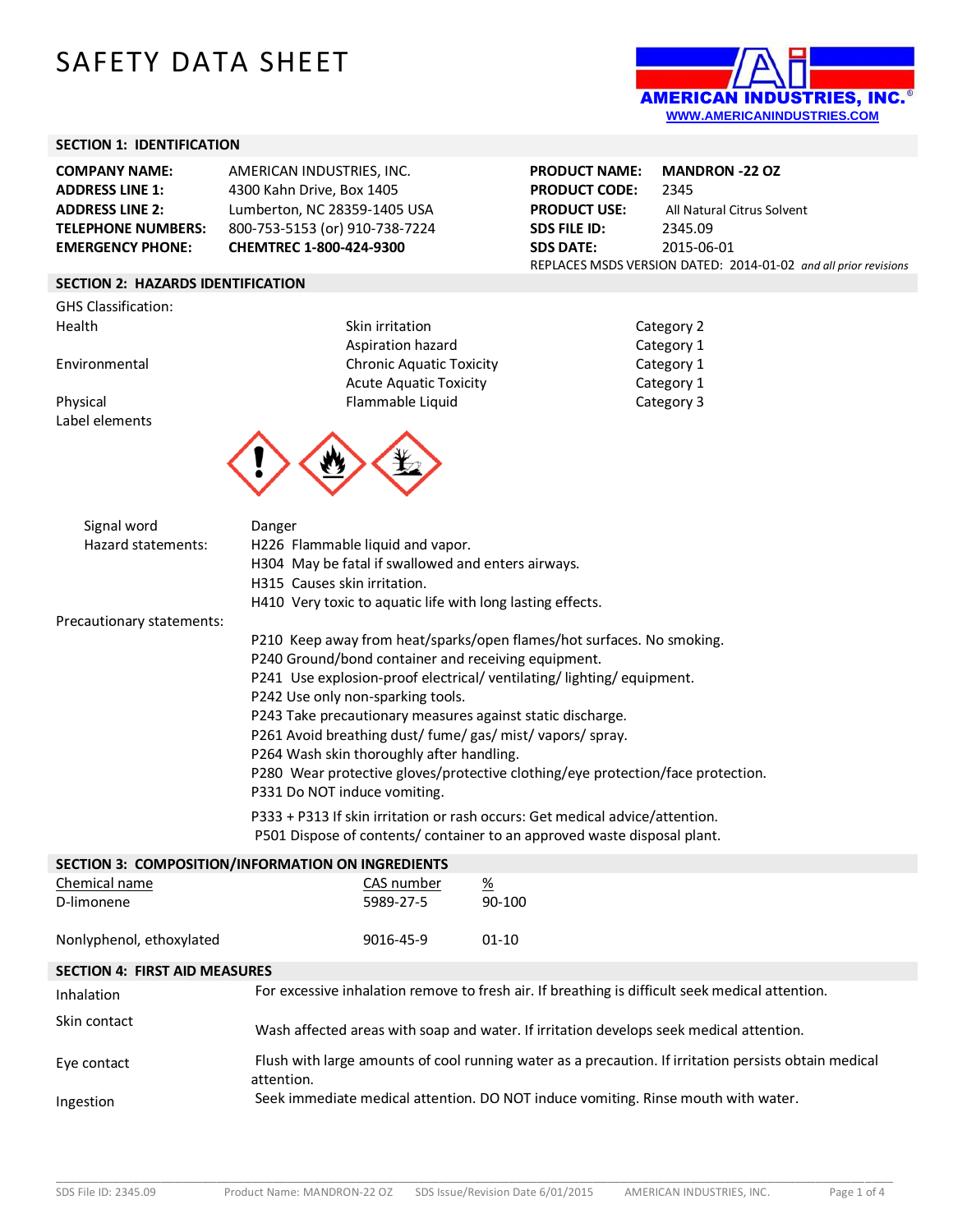#### **SECTION 5: FIRE-FIGHTING MEASURES**

| Suitable extinguishing media          | Use water spray, alcohol-resistant foam, dry chemical or carbon dioxide.                                                                                                                                                                 |
|---------------------------------------|------------------------------------------------------------------------------------------------------------------------------------------------------------------------------------------------------------------------------------------|
| Hazardous combustion products         | Oxides of carbon and various hydrocarbons.                                                                                                                                                                                               |
| Fire fighting procedures              | As in any fire, wear a self-contained breathing apparatus in pressure-demand, MSHA/NIOSH<br>approved or equivalent), and full protective gear.                                                                                           |
| Unusual fire and explosion<br>hazards | Containers can build up pressure if exposed to heat and/or fire. Use water spray to keep fire-<br>exposed containers cool. Containers may explode in the heat of a fire releasing vapors that may<br>form an explosive mixture with air. |

#### **SECTION 6: ACCIDENTAL RELEASE MEASURES**

Suitable protective clothing should be worn. Avoid breathing vapors, mist or gas. Ensure adequate ventilation. Remove all sources of ignition. Beware of vapors accumulating to form explosive concentrations. Vapors can accumulate in low areas. Eliminate all ignition sources. Shut off or plug source of spill. Absorb on inert media and collect into suitable container.

**Large Spills**: Dike spill area to contain liquid. Salvage as much re-useable liquid as possible into a suitable container. Then collect with an electrically protected vacuum cleaner or by wet-brushing and place in container for disposal according to local regulations. Avoid contaminating ground and surface water.

#### **SECTION 7: HANDLING AND STORAGE**

- Handling Avoid contact with eyes, or skin. Do not breathe vapors or mists. Keep container closed and tightly sealed when not in use. Take measures to prevent the buildup of electrostatic charge.
- Storage This material is a static accumulator. Use non-sparking tools. Store in a cool, dry, ventilated area, away from incompatible substances. Store only in approved properly labeled containers. Containers should be grounded and bonded.

#### **SECTION 8: EXPOSURE CONTROLS/PERSONAL PROTECTION**

| Engineering<br>Controls        | mists below the applicable workplace exposure limits indicated below. | Provide explosion-proof ventilation or other engineering controls to keep the airborne concentrations of vapor or                                                                                                                                                       |
|--------------------------------|-----------------------------------------------------------------------|-------------------------------------------------------------------------------------------------------------------------------------------------------------------------------------------------------------------------------------------------------------------------|
| <b>Exposure limits</b>         | D-limonene<br>Nonylphenol                                             | 20 ppm ACGIH; 50 ppm OSHA<br>Contains no substances with occupational<br>exposure limit values                                                                                                                                                                          |
| Personal Protective Equipment: |                                                                       |                                                                                                                                                                                                                                                                         |
| Eyes                           | eye and face protection regulations in 29 CFR 1910.133.               | Wear appropriate protective eyeglasses or chemical safety goggles as described by OSHA's                                                                                                                                                                                |
| <b>Skin</b>                    |                                                                       | If prolonged or repeated skin contact is likely, wear appropriate protective gloves.                                                                                                                                                                                    |
| Clothing                       |                                                                       | Selection of protective clothing depends on work conditions, potential exposure<br>conditions and may include gloves, boots, suits and other protective items                                                                                                           |
| Respirators                    | contained breathing apparatus.                                        | Where adequate ventilation is not available an approved respirator must be worn.<br>Respirator selection, use and maintenance should be in accordance with the requirements<br>of OSHA Respiratory Protection Standard, 29 CFR 1920.134. In confined areas, use a self- |

| SECTION 9: PHYSICAL AND CHEMICAL PROPERTIES |                             |  |
|---------------------------------------------|-----------------------------|--|
| Color                                       | Colorless to light yellow   |  |
| Form                                        | Liguid                      |  |
| Odor                                        | Citrus Odor                 |  |
| Flash point                                 | $153^{\circ}F(67^{\circ}C)$ |  |
| Flammability limits                         | Upper 6                     |  |
|                                             | Lower 1                     |  |
| Boiling point                               | 314°F (157°C)               |  |
| Melting point/freezing point                | $-88^{\circ}$ F (-67°C)     |  |
| Auto-ignition temperature                   | 473°F (245°C)               |  |
| Vapor pressure                              | 34 mmHg                     |  |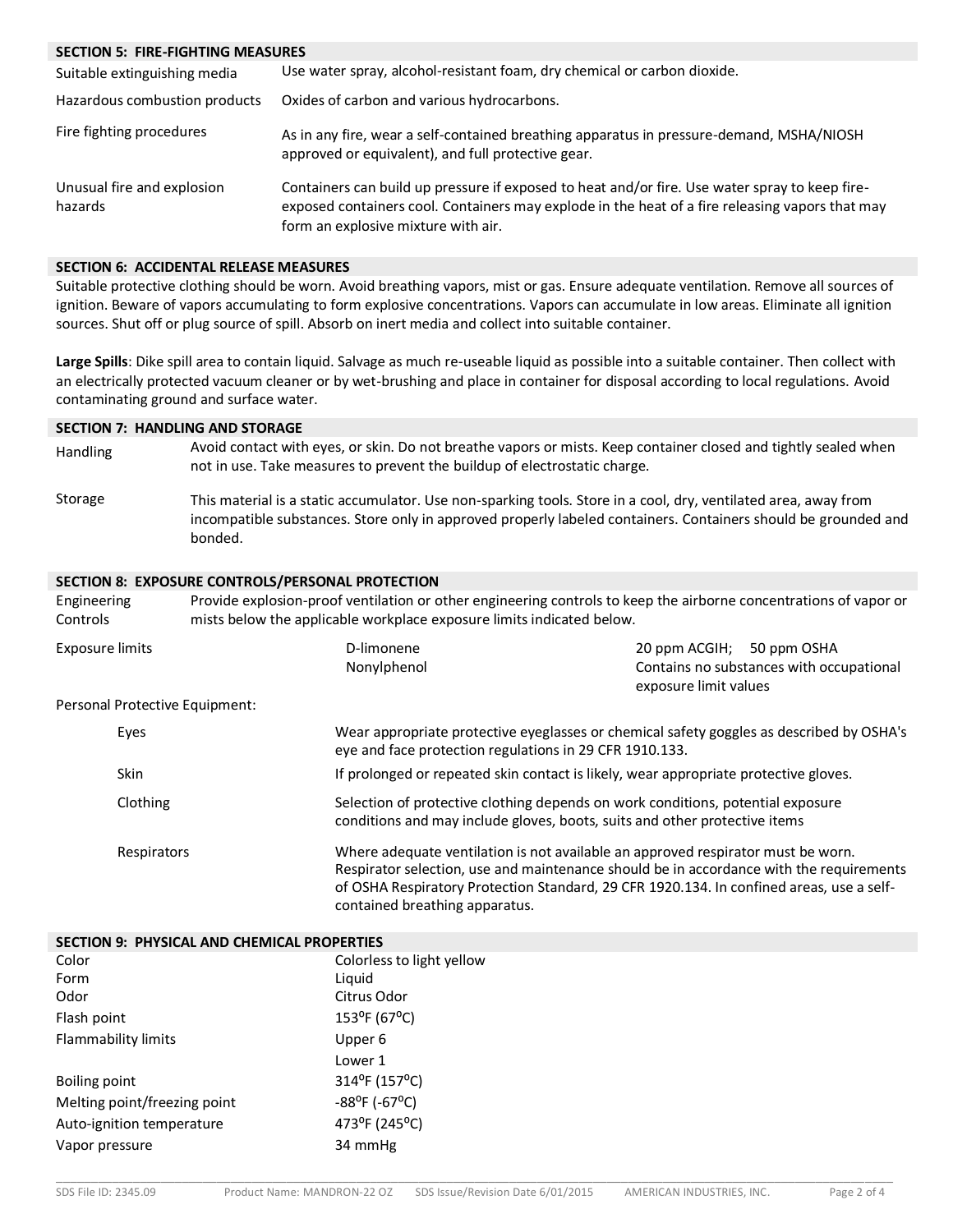| Vapor density (Air-1)      | 4.4               |
|----------------------------|-------------------|
| Specific gravity           | 0.862             |
| Water solubility           | Complete          |
| Volatile%                  | 100               |
| рH                         | Not applicable    |
| Evaporation rate (Water=1) | No available data |

| <b>SECTION 10: STABILITY AND REACTIVITY</b> |                                                                  |
|---------------------------------------------|------------------------------------------------------------------|
| Chemical stability                          | Stable under normal use and temperature conditions.              |
| Conditions to avoid                         | Keep away from heat, flame and other potential ignition sources. |
| Incompatible materials                      | Strong oxidizing agents.                                         |
| Hazardous polymerization                    | Will not occur                                                   |

#### **SECTION 11: TOXICOLOGICAL INFORMATION**

Signs and symptoms of overexposure

| Skin                                      | May cause slight redness. Prolonged or repeated contact may cause drying of the skin.                                           |
|-------------------------------------------|---------------------------------------------------------------------------------------------------------------------------------|
| Eyes                                      | Liquid in the eyes can be irritating, causing tearing and redness.                                                              |
| Inhalation                                | May cause nose, throat, and respiratory tract irritation, coughing and headache.                                                |
| Ingestion                                 | Not a normal route of entry. However, ingestion of large quantities may cause vomiting, headache,<br>or other medical problems. |
| Acute oral toxicity                       | D-Limonene: LD50 rat: 4,400 mg/kg<br>Nonylphenol: LD50 rat: 3780 mg/kg                                                          |
| Acute inhalation toxicity                 | D-Limonene: LC50 rat: No available data<br>Nonylphenol LC50 rat: No available data                                              |
| Acute dermal toxicity                     | D-Limonene: LD50 rabbit: $>$ 5,000 mg/kg<br>Nonylphenol LD50 rabbit: >2000 mg/kg                                                |
| <b>SECTION 12: ECOLOGICAL INFORMATION</b> |                                                                                                                                 |
| Aquatic toxicity                          | This product is unlikely to pose a significant hazard to aquatic life                                                           |
| Bio-accumulative potential                | This product is rapidly biodegradable.                                                                                          |

## Mobility Product is not likely to penetrate the soil due to rapid evaporation.

#### **SECTION 13: DISPOSAL CONSIDERATIONS**

Chemical waste generators must determine whether a discarded chemical is classified as a hazardous waste. US EPA guidelines for the classification determination are listed in 40 CFR Parts 261.3. Additionally, waste generators must consult state and local hazardous waste regulations to ensure complete and accurate classification.

#### **SECTION 14: TRANSPORT INFORMATION**

| US DOT For Quantities Greater Than 66 Lbs Per Package |                                                                     |  |
|-------------------------------------------------------|---------------------------------------------------------------------|--|
| Proper shipping name                                  | Combustible Liquid, N. O. S. (D-Limonene, Nonylphenol, ethoxylated) |  |
| <b>Hazard Class</b>                                   | Comb Lig                                                            |  |
| NA Number                                             | 1993                                                                |  |
| Packaging Group                                       | Ш                                                                   |  |

US DOT Quantities Less Than 66 Lbs Per Package Proper shipping name Not Regulated.

# **SECTION 15: REGULATORY INFORMATION**

#### **US Federal Regulations**

Comprehensive Environmental Response and Liability Act (CERCLA)

This material is not subject to any special reporting under the requirements of the Comprehensive Environmental Response, Compensation and Liability Act (CERCLA).

\_\_\_\_\_\_\_\_\_\_\_\_\_\_\_\_\_\_\_\_\_\_\_\_\_\_\_\_\_\_\_\_\_\_\_\_\_\_\_\_\_\_\_\_\_\_\_\_\_\_\_\_\_\_\_\_\_\_\_\_\_\_\_\_\_\_\_\_\_\_\_\_\_\_\_\_\_\_\_\_\_\_\_\_\_\_\_\_\_\_\_\_\_\_\_\_\_\_\_\_\_\_\_\_\_\_\_\_\_\_\_\_\_\_\_\_\_\_\_\_